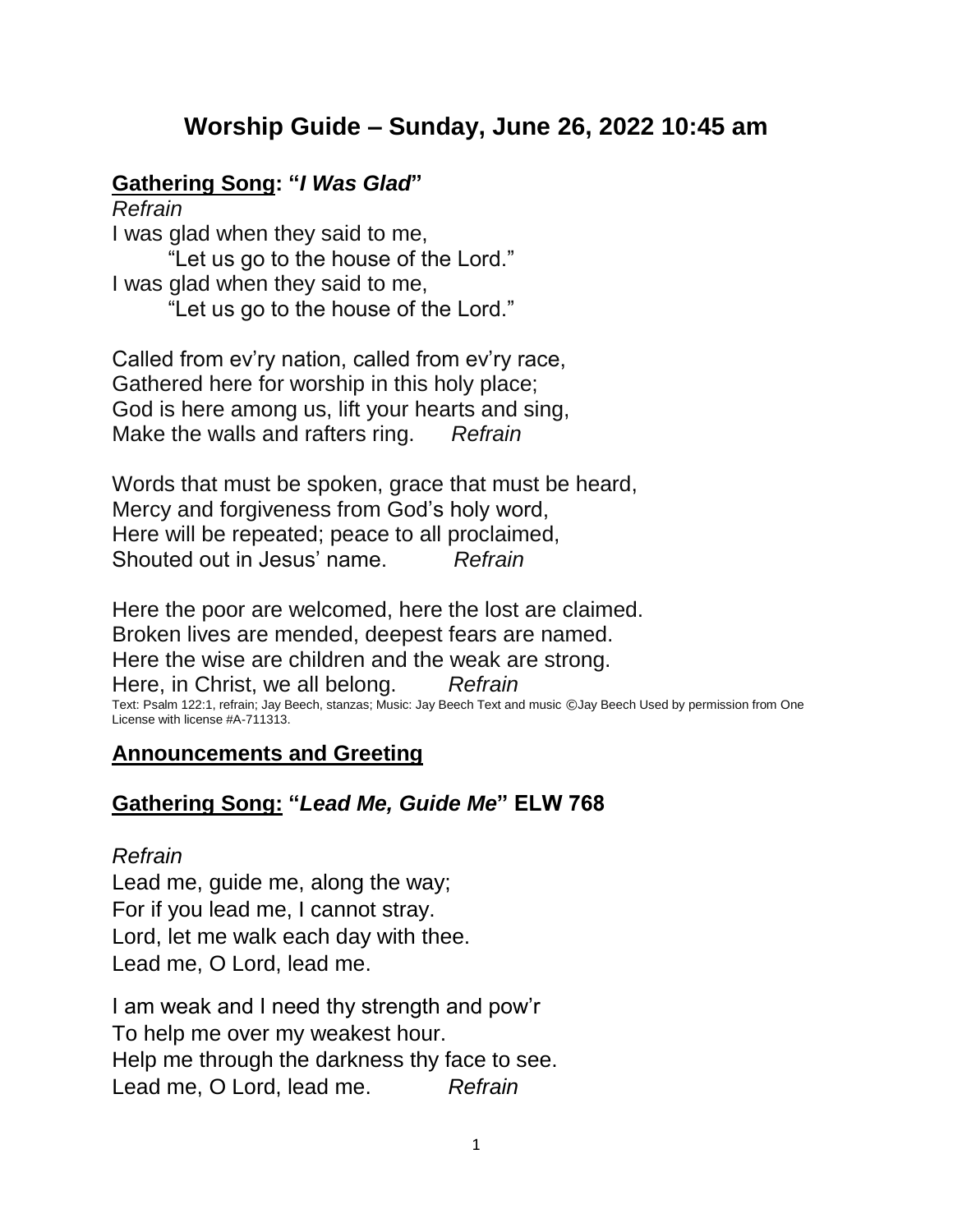Help me tread in the paths of righteousness, Be my aid when Satan and sin oppress. I am putting all my trust in thee. Lead me, O Lord, lead me. *Refrain*

I am lost if you take your hand from me, I am blind without thy light to see. Lord, just always let me thy servant be.

Lead me, O Lord, lead me. *Refrain* Text and music © 1953 Doris Akers. All rights administered by Unichappell Music, Inc. International Copyright Secured. All Rights Reserved. Used by permission of One License with license # A-711313.

# **Greeting**

The grace of our Lord Jesus Christ, the love of God, and the communion of the Holy Spirit be with you all. **And also with you.**

# **Kyrie**

Kyrie eleison: **Lord, have mercy.** Christe eleison: **Christ, have mercy.** Kyrie eleison: **Lord, have mercy.**

Reprinted from *With One Voice,* Copyright © 1995 Augsburg Fortress. All rights reserved. Used by permission of Augsburg Fortress. License #SAS207124.

## **Prayer of the Day**

**O God, ruler of all hearts, you call us to obey you. You show us true freedom. Keep us faithful to the ways of your Son. Help us leave behind all that hinders us so we may follow your paths, through Jesus Christ, our Savior and Lord. Amen**

**Reading: 1 Kings 19:15-16, 19-21** Word of God, word of life. *Thanks be to God.*

**PrayGround**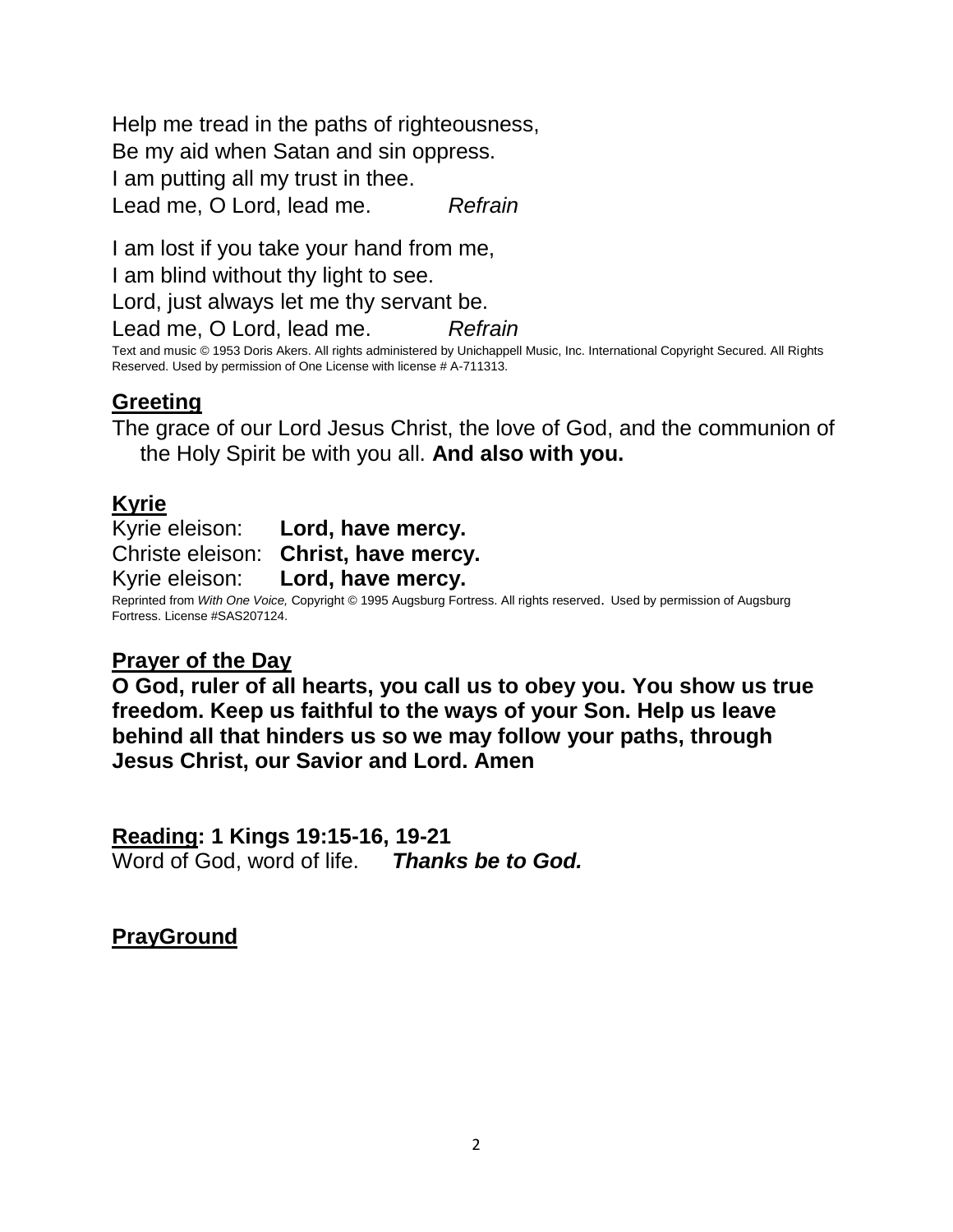#### **Welcoming the Gospel**

Allelu, Allelu, Allelu, Alleluia! **Praise ye the Lord!** Allelu, Allelu, Allelu, Alleluia! **Praise ye the Lord!**

**Praise ye the Lord, The Alleluia! Praise ye the Lord, The Contract Alleluia! Praise ve the Lord, The Alleluia! Praise ye the Lord.**

Arr ©1988 by Lillenas Publishing Company (SESAC). All rights reserved. Administered by The Copyright Company, 40 Music Square East, Nashville, TN 37203. ; Used by permission from CCLI with License # 370784.

#### **Gospel – Luke 9:51-62**

The Holy Gospel according to Luke the 9th chapter. **Glory to you, O Lord.**

The Gospel of the Lord. **Praise to you, O Christ.**

#### **Sermon – Deacon Erin Power**

**Song of the Day: "***Come to Be Our Hope, O Jesus***" – Jaci Maraschin**

Come to be our hope, O Jesus; Come to set our people free. From oppression come, release us; Let us turn to life in thee. Come, release from ev'ry prison those who suffer in our land. In your love we find the reason still to live and understand.

Come to build your new creation through the road of servanthood; Give new life to ev'ry nation, changing evil into good. Come and open our tomorrow for a Kingdom, now so near. Take away all human sorrow, give us hope against our fear. Text and music: Jaci Maraschin ©1978 Jaci Maraschin, Sao Paulo, Brazil. English text ©1989 World Council of Churches. Used by permission.

#### **Nicene Creed**

We believe in one God, the Father, the Almighty, maker of heaven and earth, of all that is, seen and unseen.

We believe in one Lord, Jesus Christ, the only Son of God, eternally begotten of the Father, God from God, Light from Light, true God from true God, begotten, not made,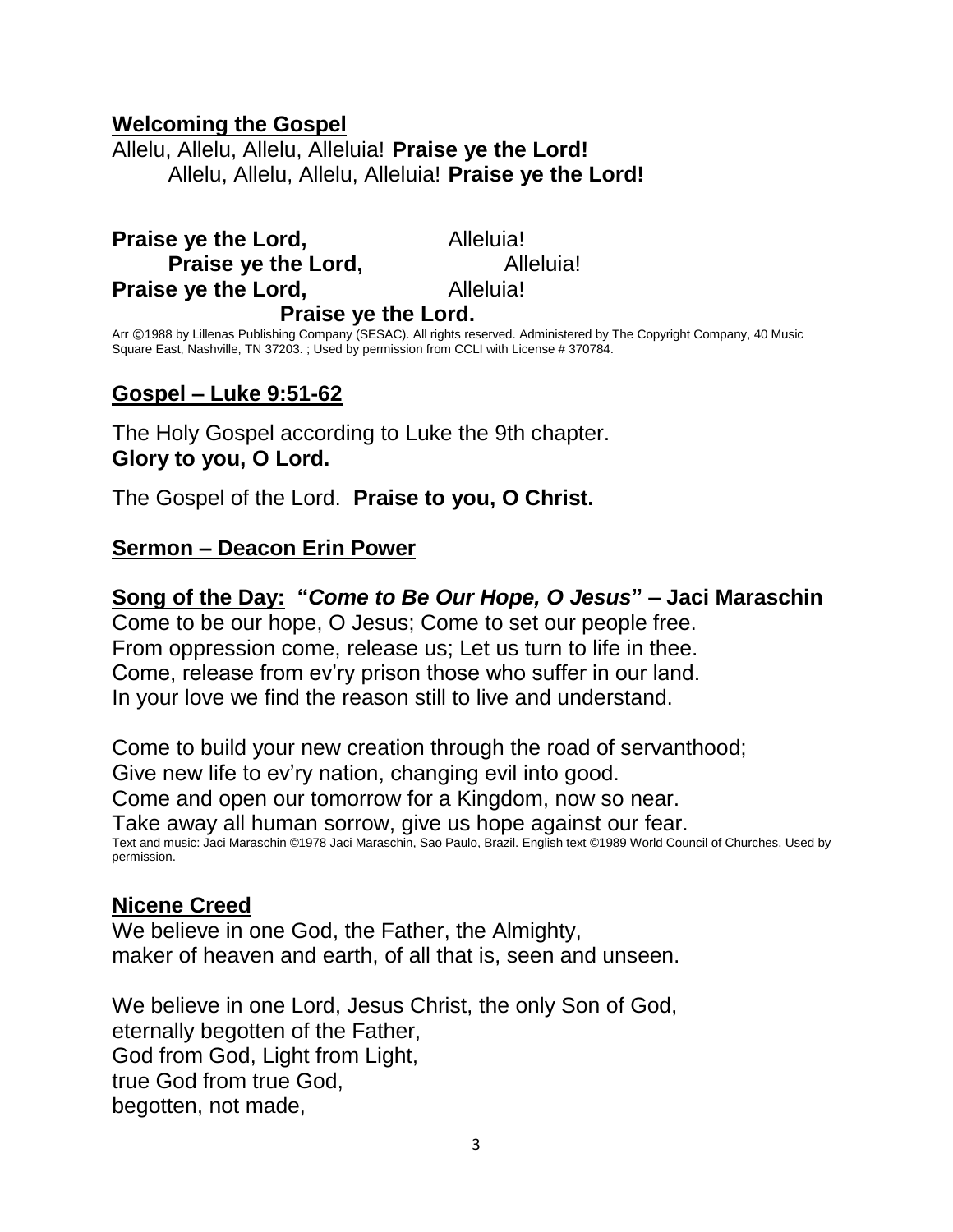of one Being with the Father; through him all things were made. For us and for our salvation he came down from heaven, was incarnate of the Holy Spirit and the virgin Mary and became truly human. For our sake he was crucified under Pontius Pilate; he suffered death and was buried. On the third day he rose again in accordance with the scriptures; he ascended into heaven and is seated at the right hand of the Father. He will come again in glory to judge the living and the dead, and his kingdom will have no end. We believe in the Holy Spirit, the Lord, the giver of life, who proceeds from the Father and the Son, who with the Father and the Son is worshiped and glorified,

who has spoken through the prophets.

We believe in one holy catholic and apostolic church.

We acknowledge one baptism for the forgiveness of sins.

We look for the resurrection of the dead,

and the life of the world to come. Amen.

Copyright © 2022 Augsburg Fortress. All rights reserved. Used by permission of Augsburg Fortress. License #SAS207124

## **Prayer Song: "***O Lord, Hear My Prayer***" ELW 751**

O Lord, hear my prayer, O Lord, hear my prayer: when I call, answer me. O Lord, hear my prayer, O Lord, hear my prayer: come and listen to me. Text: Psalm 102:1-2; Taizé Community, adapt.; Text © 1982, 1991 Les Presses de Taizé, GIA Publications, Inc., agent. 7404 S. Mason Ave., Chicago, IL 60638. www.giamusic.com. 800.442.3358. All rights reserved. Used by permission One License with license # A-711313.

## **Prayers of the People**

L: Lord in your mercy. **C: Hear our prayer**.

## **Prayer Song: "***O Lord, Hear My Prayer***" ELW 751**

## **Noisy Offering and Offering of Music: "***Beautiful Things***"**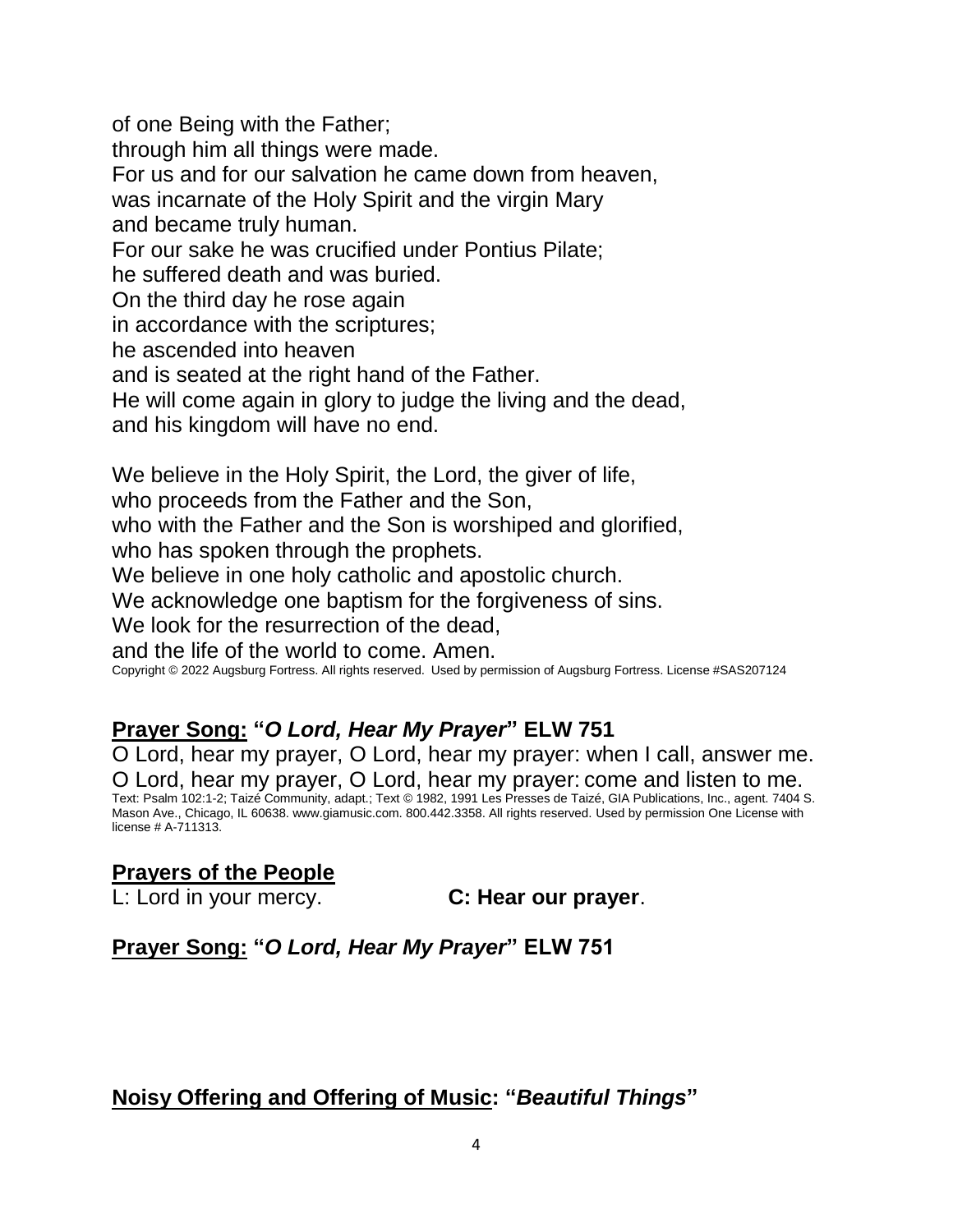Noisy offerings (coins collected in a metal bucket or clean empty food can) support the ministries of the Eastern North Dakota Synod. These ministries include Red Willow Bible Camp, Park River Bible Camp, Christus Rex campus ministry at UND, Crossroads campus ministry at NDSU, Dacotah O'Yate Lutheran Church on the Spirit Lake Reservation, The Way (Native American Christian Ministry), South Sudan Lutheran Church in Fargo, and our partnership with the Evangelical Lutheran Church in America. Thank you for your generosity.

#### **Offertory: "***Everything that We Have***" - Brett Hesla**

Ev'rything that we have, ev'rything that we are, ev'ry moment is a blessing from above.

It's endless love that we breathe, it's endless love that we receive. What has freely come we now let freely go.

May we show gratitude in the way that we live, not with pompous prayers and not with fancy feasts.

Imagine how the world should be, then take a risk to build this dream: that's the offering that God is asking for.

Ev'rything that we have, ev'rything that we are, ev'ry moment is a blessing from above.

It's endless love that we breathe, it's endless love that we receive. What has freely come we now let freely go. Tune: © 1989 Bret Hesla, admin. Augsburg Fortress Text: © Bret Hesla, admin Augsburg Fortress Used by permission of One License with license # A-711313.

## **Offering Prayer**

**Blessed are you, O God, maker of all things. Through your goodness you have blessed us with these gifts: our selves, our time, and our possessions. Use us, and what we have gathered, in feeding the world with your love, through Jesus Christ, our Savior and Lord. Amen**

**The Lord's Prayer**